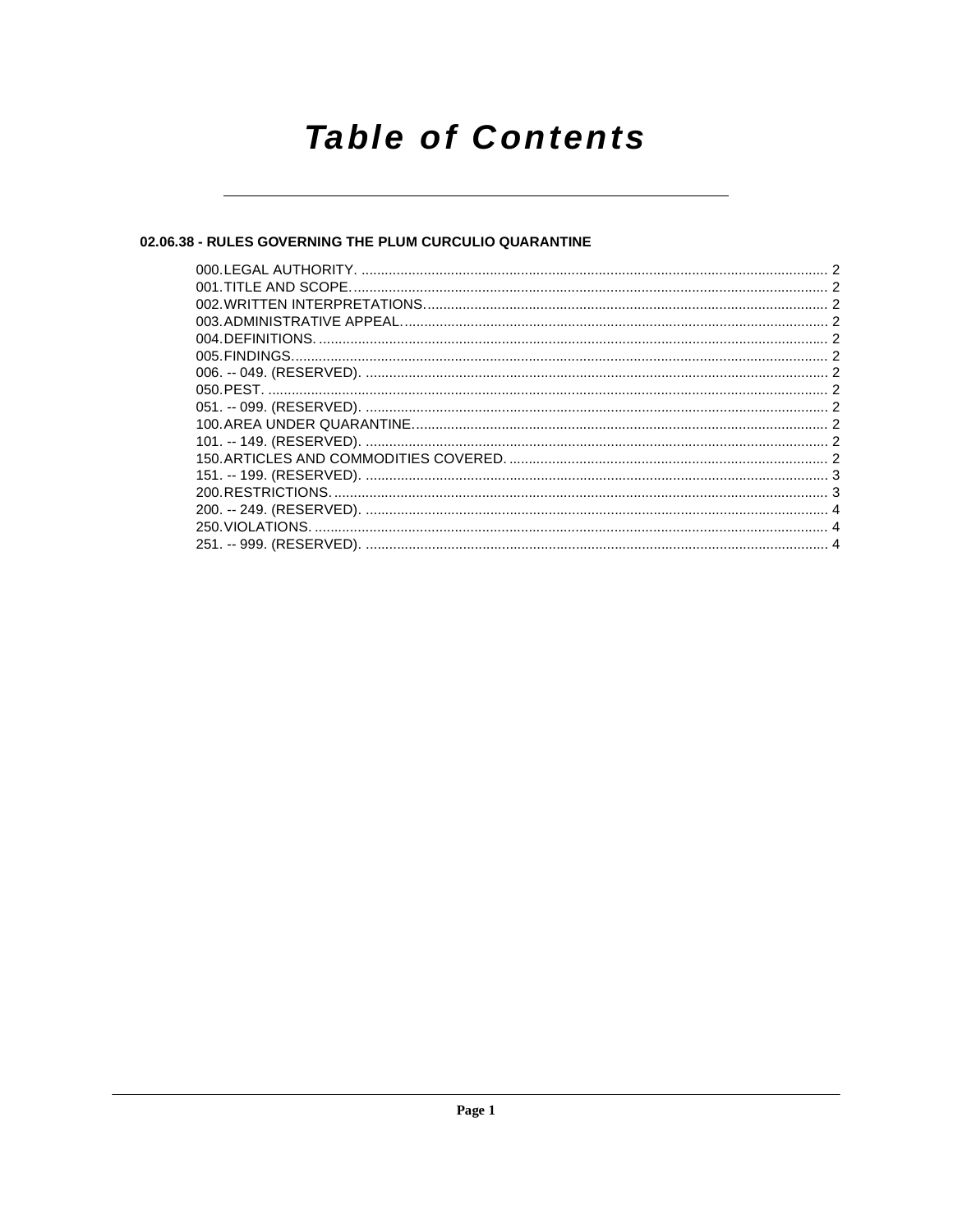#### **IDAPA 02 TITLE 06 Chapter 38**

#### **02.06.38 - RULES GOVERNING THE PLUM CURCULIO QUARANTINE**

#### <span id="page-1-1"></span><span id="page-1-0"></span>**000. LEGAL AUTHORITY.**

| . |  |  |                                                                                                |             |
|---|--|--|------------------------------------------------------------------------------------------------|-------------|
|   |  |  | This chapter is adopted under the legal authority of Sections 22-1905 and 22-1915, Idaho Code. | $(3-23-98)$ |
|   |  |  |                                                                                                |             |

#### <span id="page-1-2"></span>**001. TITLE AND SCOPE.**

| 01. | <b>Title.</b> The title of this chapter is "Rules Governing the Plum Curculio Quarantine". | $(3-23-98)$ |
|-----|--------------------------------------------------------------------------------------------|-------------|
|     |                                                                                            |             |

**02.** Scope. This chapter has the following scope: this quarantine will restrict the shipment of regulated areas into Idaho. (3-23-98) articles from regulated areas into Idaho.

#### <span id="page-1-3"></span>**002. WRITTEN INTERPRETATIONS.**

There are no written interpretations of these rules. (3-23-98)

#### <span id="page-1-4"></span>**003. ADMINISTRATIVE APPEAL.**

There is no provision for administrative appeal before the Department of Agriculture under this chapter. Hearing and appeal rights are pursuant to Title 67. Chapter 52. Idaho Code. (3-23-98) appeal rights are pursuant to Title 67, Chapter 52, Idaho Code.

#### <span id="page-1-15"></span><span id="page-1-5"></span>**004. DEFINITIONS.**

The Idaho Department of Agriculture adopts the definitions set forth in Section 22-1904, Idaho Code. (3-23-98)

#### <span id="page-1-16"></span><span id="page-1-6"></span>**005. FINDINGS.**

The adoption of IDAPA 02.06.38, "Rules Governing the Plum Curculio Quarantine," will confer benefits to the fruit industry. The Plum curculio is a weevil known to infest many types of fruit including those listed in Subsection 150.01 of this rule. This insect is not currently known to be established in Idaho, but is established in our neighboring state of Utah. In order to prevent the introduction of the Plum curculio in the state and ensure a continuing and viable export market for Idaho grown fruit, the Department finds it necessary to make this rule effective immediately.

(3-23-98)

#### <span id="page-1-7"></span>**006. -- 049. (RESERVED).**

#### <span id="page-1-18"></span><span id="page-1-8"></span>**050. PEST.**

Plum curculio, Conotrachelus nenuphar (Coleoptera: Curculionidae), is a native weevil found throughout the eastern United States, and Canada and in limited areas of Utah. It is a common and serious pest of all stone fruits and, to a lesser extent, of apple and pear. The larvae live within the fruit of their host plants. (3-23-98) lesser extent, of apple and pear. The larvae live within the fruit of their host plants.

#### <span id="page-1-9"></span>**051. -- 099. (RESERVED).**

#### <span id="page-1-13"></span><span id="page-1-10"></span>**100. AREA UNDER QUARANTINE.**

In the eastern United States and Canada, all states and provinces east of and including Manitoba, North Dakota, South Dakota, Nebraska, Kansas, Oklahoma and Texas. In Utah, Box Elder County. (3-23-98)

#### <span id="page-1-11"></span>**101. -- 149. (RESERVED).**

#### <span id="page-1-12"></span>**150. ARTICLES AND COMMODITIES COVERED.**

<span id="page-1-17"></span><span id="page-1-14"></span>

| 01. | <b>Fresh Fruit Of All Plants Listed Below:</b> | $(3-23-98)$ |
|-----|------------------------------------------------|-------------|
| a.  | Apple (Malus spp.);                            | $(3-23-98)$ |
| b.  | Apricot (Prunus armeniaca);                    | $(3-23-98)$ |
| c.  | Cherry, black (P. serotina);                   | $(3-23-98)$ |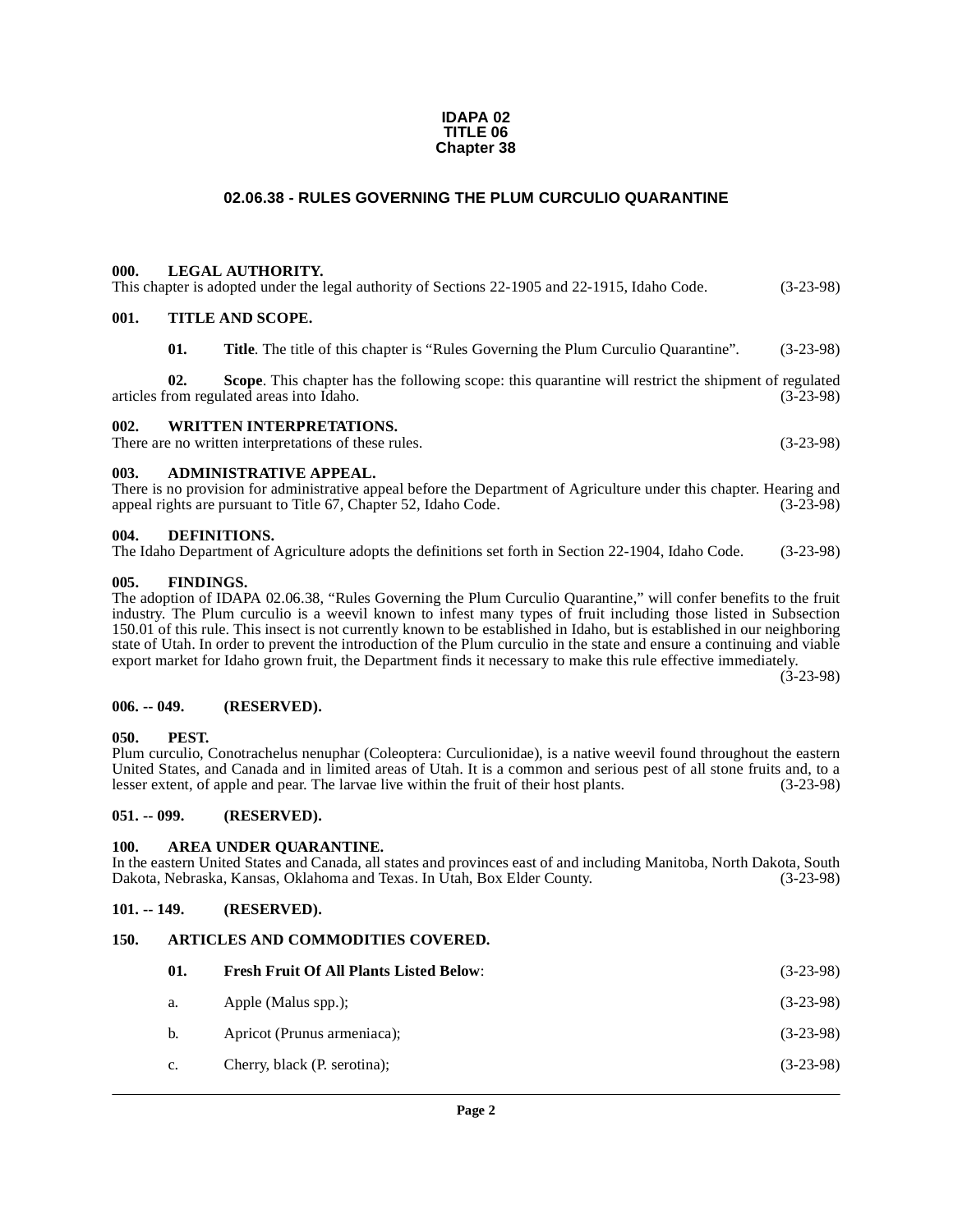|    | <b>IDAHO ADMINISTRATIVE CODE</b><br><b>Department of Agriculture</b> | <b>IDAPA 02.06.38</b><br><b>Plum Curculio Quarantine</b> |  |
|----|----------------------------------------------------------------------|----------------------------------------------------------|--|
| d. | Cherry, choke (P. virginiana);                                       | $(3-23-98)$                                              |  |
| e. | Cherry, pin (P. pensylvanica);                                       | $(3-23-98)$                                              |  |
| f. | Cherry, sand (P. pumila);                                            | $(3-23-98)$                                              |  |
| g. | Cherry, sour (P. cerasus);                                           | $(3-23-98)$                                              |  |
| h. | Cherry, sweet (P. avium);                                            | $(3-23-98)$                                              |  |
| i. | Crabapple (Malus spp.);                                              | $(3-23-98)$                                              |  |
| j. | Hawthorn or haw (Crataegus spp.);                                    | $(3-23-98)$                                              |  |
| k. | Nectarine (Prunus persica nectarina);                                | $(3-23-98)$                                              |  |
| 1. | Peach (P. persica);                                                  | $(3-23-98)$                                              |  |
| m. | Pear (Pyrus communis);                                               | $(3-23-98)$                                              |  |
| n. | Plum, American (wild) (Prunus alleghaniensis);                       | $(3-23-98)$                                              |  |
| 0. | Plum, beach (P. maritima);                                           | $(3-23-98)$                                              |  |
| p. | Plum, European (P. domestica);                                       | $(3-23-98)$                                              |  |
| q. | Plum, Japanese (P. salicina):                                        | $(3-23-98)$                                              |  |
| r. | Prune (P. spp.);                                                     | $(3-23-98)$                                              |  |
| S. | Quince (Cydonia oblonga).                                            | $(3-23-98)$                                              |  |

<span id="page-2-6"></span>**02.** Soil. Soil or other growing medium within the drip zone of plants producing or which have 1 fruit as listed in Subsection 150.01. produced fruit as listed in Subsection 150.01.

#### <span id="page-2-0"></span>**151. -- 199. (RESERVED).**

#### <span id="page-2-5"></span><span id="page-2-1"></span>**200. RESTRICTIONS.**

<span id="page-2-2"></span>**01. Certification Required**. Articles and commodities covered which are produced in or shipped from the area under quarantine are prohibited entry into the state of Idaho unless each lot or shipment is accompanied by a certificate issued by and bearing the original or facsimile signature of the authorized agricultural official of the state from which the article or commodity is shipped evidencing compliance with Subsections 200.03, 200.04, 200.06 or 200.07. No certificate is required for commodities meeting the requirements of Subsections 200.02 or 200.05.

(3-23-98)

<span id="page-2-4"></span>**02. Reshipments In Original Containers From Area Under Quarantine Of Commodities Grown Outside Thereof**. Commodities in original unopened containers, each bearing labels or other identifying marks evidencing origin outside the area under quarantine, may be reshipped to this state from any point within the area under quarantine. under quarantine.

<span id="page-2-3"></span>**03. Repacked Commodities Admissible From Area Under Quarantine If Certified Grown Outside Thereof**. Provided each lot or shipment is certified by an authorized agricultural official to have been grown outside the area under quarantine and that continued identity has been maintained while within the area under quarantine, the commodities may be repacked and shipped by common carrier from any point within the area under quarantine to this state. The certificate shall set forth the state in which commodities were grown, point of repacking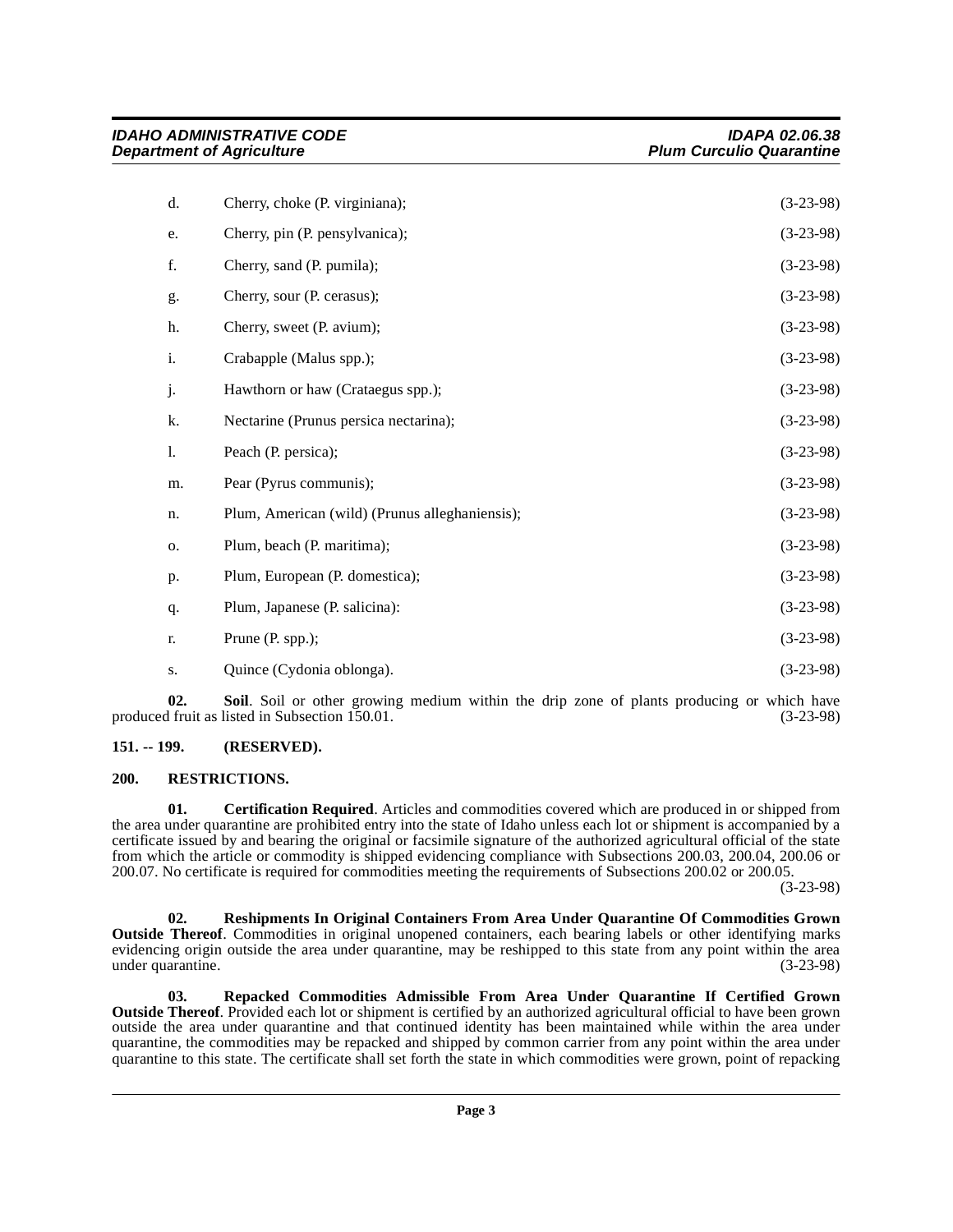| <b>IDAHO ADMINISTRATIVE CODE</b> | <b>IDAPA 02.06.38</b>           |
|----------------------------------|---------------------------------|
| <b>Department of Agriculture</b> | <b>Plum Curculio Quarantine</b> |

and reshipment, amount and kind of commodities comprising the lot or shipment, and the names and addresses of the shipper and consignee. (3-23-98) shipper and consignee.

<span id="page-3-3"></span>**04. Apples Exposed To Controlled Atmosphere (CA) Storage Admissible Under Certificate**. Apples which are exposed to controlled atmosphere (CA) storage for a continuous period of ninety (90) days, during which period the temperature within the storage room is maintained at thirty-eight degrees Fahrenheit ( $38^\circ$  F), three point three degrees Celsius (3.3° C) or less, may be admitted into Idaho provided said storage room or building is approved by the proper authorities in the state of origin as a controlled atmosphere facility and further provided each lot or shipment of such apples to Idaho is accompanied by a certificate, as stated in Subsection 200.01, evidencing compliance with the minimum requirements of this section. (3-23-98) compliance with the minimum requirements of this section.

<span id="page-3-6"></span>**05.** Solid Frozen Fruits Exempt. No restrictions are placed by this rule on the entry into this state of fruits which upon arrival are frozen solid and which are under refrigeration to assure their solid frozen state.

(3-23-98)

<span id="page-3-4"></span>**06. Shipments From Cold Storage At Thirty-Two Degrees Fahrenheit (32° F), Zero Degrees Celsius (0° C)**. Commodities covered which are held in cold storage for a continuous period of forty (40) days or more, during which period the temperature within the storage room is maintained at thirty-two degrees Fahrenheit  $(32^{\circ} \text{ F})$  zero degrees Celsius  $(0^{\circ} \text{ C})$  or less, may be admitted into Idaho provided each lot or shipment is accompanied by a certificate, as stated in Subsection 200.01, evidencing compliance with the minimum requirements of this Subsection. (3-23-98) Subsection.  $(3-23-98)$ 

<span id="page-3-5"></span>**07.** Soil Or Growing Media When Certified. Soil or growing media specified in Subsection 150.02 is le when certified as treated at origin in a manner approved by the Director. (3-23-98) admissible when certified as treated at origin in a manner approved by the Director.

#### <span id="page-3-0"></span>**200. -- 249. (RESERVED).**

#### <span id="page-3-7"></span><span id="page-3-1"></span>**250. VIOLATIONS.**

Any person violating any provision of these rules shall be subject to the penalty provisions of Title 22, Chapter 19, Idaho Code. (3-23-98) Idaho Code. (3-23-98)

<span id="page-3-2"></span>**251. -- 999. (RESERVED).**